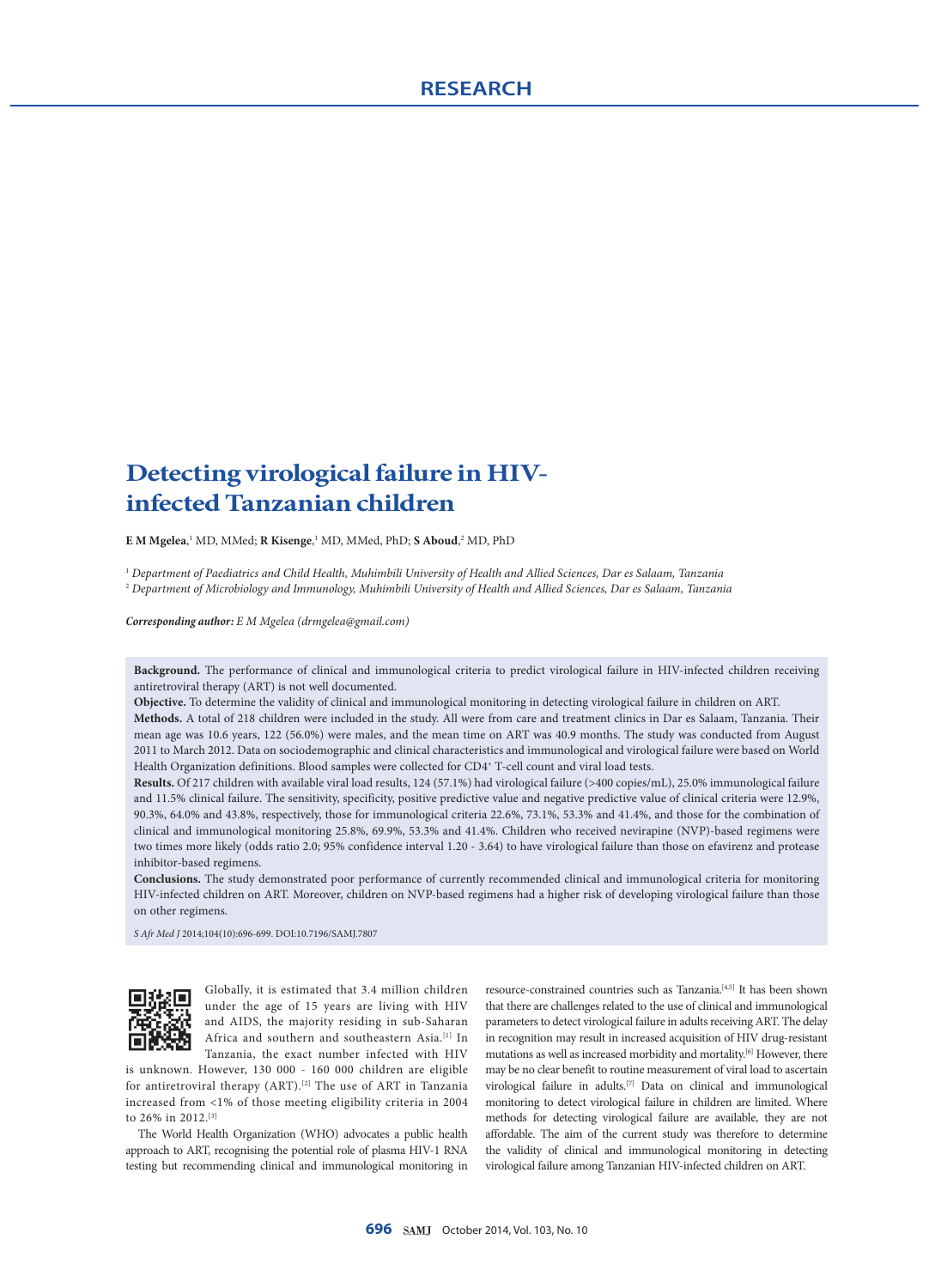## **Methods**

## **Study design and population**

A cross-sectional, health facility-based study was conducted from August 2011 to March 2012. A total of 218 HIV-infected children on ART were included. All were from care and treatment clinics in Dar es Salaam, the sites involved being Muhimbili National Hospital, Temeke, Amana, Mwananyamala, Infection Disease Control (IDC) and Sinza. The mean age of the children was 10.6 years (range 1 - 16), and 122 (56.0%) were males. The mean duration of time on ART was 40.9 months. The cohort group involved those who had been receiving ART for ≥6 months. Ethical approval was obtained from the Senate Research and Publications Committee of Muhimbili University of Health and Allied Sciences, Dar es Salaam. Written informed consent was obtained from the parents/guardians.

Sociodemographic and clinical characteristics including start date of ART, type of ART regimen, WHO HIV disease stage and incidence of opportunistic infections were recorded. Clinical failure was defined as new or recurrence of WHO HIV disease stage III or IV events after ≥6 months of ART.[2] Immunological failure was defined as a CD4<sup>+</sup> count below baseline after at least 6 months of ART or a drop in the CD4<sup>+</sup> count to <30% of the peak level. To confirm the clinical and/or immunological failures, virological failure was defined as a viral load >400 copies/mL in children receiving ART for ≥6 months.

#### **CD4+ counts and HIV viral loads**

Blood samples were collected for determination of CD4+ T-cell counts (FACSCalibur system, Becton Dickinson, USA) and viral load tests (Roche Cobas Amplicor HIV-1 RNA monitor version 1.5 assay, Roche Diagnostics, USA). The assay detection limit using standard protocol testing was 400 - 750 000 copies/mL, and a viral load <400 copies/mL indicated good response to ART. Testing was performed at the Department of Microbiology and Immunology laboratory, Muhimbili University of Health and Allied Sciences, Dar es Salaam.

#### **Statistical analysis**

Data were analysed using the Statistical Package for Social Scientists (SPSS) version 17.0, and sensitivity, specificity and predictive values of clinical and immunological criteria were calculated. Viral load was used as a reference method. The  $\chi^2$  test was used to assess association between virological failure and clinical and immunological failures, opportunistic infections, ART regimen and WHO HIV disease stage. A *p*-value of <0.05 was considered statistically significant. Logistic regression analysis was performed to determine the predictors associated with virological failure. Odds ratios (ORs) and 95% confidence intervals (CIs) are presented as the risk estimator.

### **Results**

A total of 218 children on ART were included in the study. Of these, 122 (56.0%) were males. The largest age group was 11 - 15-yearolds (80 children, 36.7%). The mean age for the group as a whole was 10.6 years (range 1 - 16), and the mean duration of time on ART was 40.9 months. One hundred and fifty-three (70.2%) and 53 (23.4%) children were in WHO HIV disease stages III and IV, respectively (Table 1). One hundred and forty-seven (67.4%) were on nevirapine (NVP)-based regimens. Eighty-five (39.0%) had a history of opportunistic infections while on ART. Pulmonary tuberculosis was the most common opportunistic infection reported.

The median viral load was log 3.0. Twenty-five (11.5%) and 54 (25.0%) children had clinical and immunological failures, respectively, and 60 (27.5%) had both clinical and immunological failures. The

| <b>Characteristics</b>           | $n\left(\%\right)$ |
|----------------------------------|--------------------|
| Age (years)                      |                    |
| $1 - 5$                          | 34 (15.6)          |
| $6 - 10$                         | 66 (29.8)          |
| $11 - 15$                        | 80 (36.7)          |
| $\geq 16$                        | 38 (17.4)          |
| Gender                           |                    |
| Male                             | 122(56.0)          |
| Female                           | 96 (44.0)          |
| WHO HIV disease stage            |                    |
| Ι                                | 1(0.5)             |
| $\mathbf{I}$                     | 11(5.0)            |
| Ш                                | 153 (70.2)         |
| IV                               | 53 (24.3)          |
| ART regimen                      |                    |
| NVP, NRTI                        | 147 (67.4)         |
| EFV, NRTI                        | 59 (27.1)          |
| PI, NRTI                         | 11(5.0)            |
| <b>NRTI</b>                      | 1(0.5)             |
| Duration of time on ART (months) |                    |
| $6 - 30$                         | 95 (43.6)          |
| $31 - 55$                        | 63 (28.9)          |
| $56 - 79$                        | 38 (17.4)          |
| $\geq 80$                        | 22(10.1)           |
| Opportunistic infection          | 85 (39.0)          |
| Pulmonary tuberculosis           | 35(16.1)           |
| Recurrent pneumonia              | 23(10.6)           |
| Skin and mucosal lesion          | 8(3.7)             |
| Chronic ear discharge            | 7(3.2)             |
| CNS HIV-related manifestations   | 7(3.2)             |
| HIV-related malignancy           | 5(2.3)             |
| $CD4*$ %                         |                    |
| $0 - 15$                         | 9(4.1)             |
| $16 - 25$                        | 20(9.2)            |
| $\geq$ 26                        | 5(2.3)             |
| $CD4^+$ count $($ / $\mu$ l $)$  |                    |
| $0 - 200$                        | 59 (27.1)          |
| $201 - 350$                      | 31 (14.2)          |
| $351 - 500$                      | 42 (19.3)          |
| $\geq 501$                       | 52(23.1)           |
|                                  |                    |

WHO = World Health Organization; ART = antiretroviral therapy; NVP = nevirapine; NRTI = nucleoside reverse transcriptase inhibitors; EFV = efavirenz; PI = protease inhibitor; CNS = central nervous system.

sensitivity, specificity, positive predictive value (PPV) and negative predictive value of clinical, immunological and combined monitoring are summarised in Table 2. Immunological monitoring had a higher sensitivity (22.6% v. 12.9%) but lower specificity (73.1% v. 90.3%) than clinical criteria. Combined clinical and immunological criteria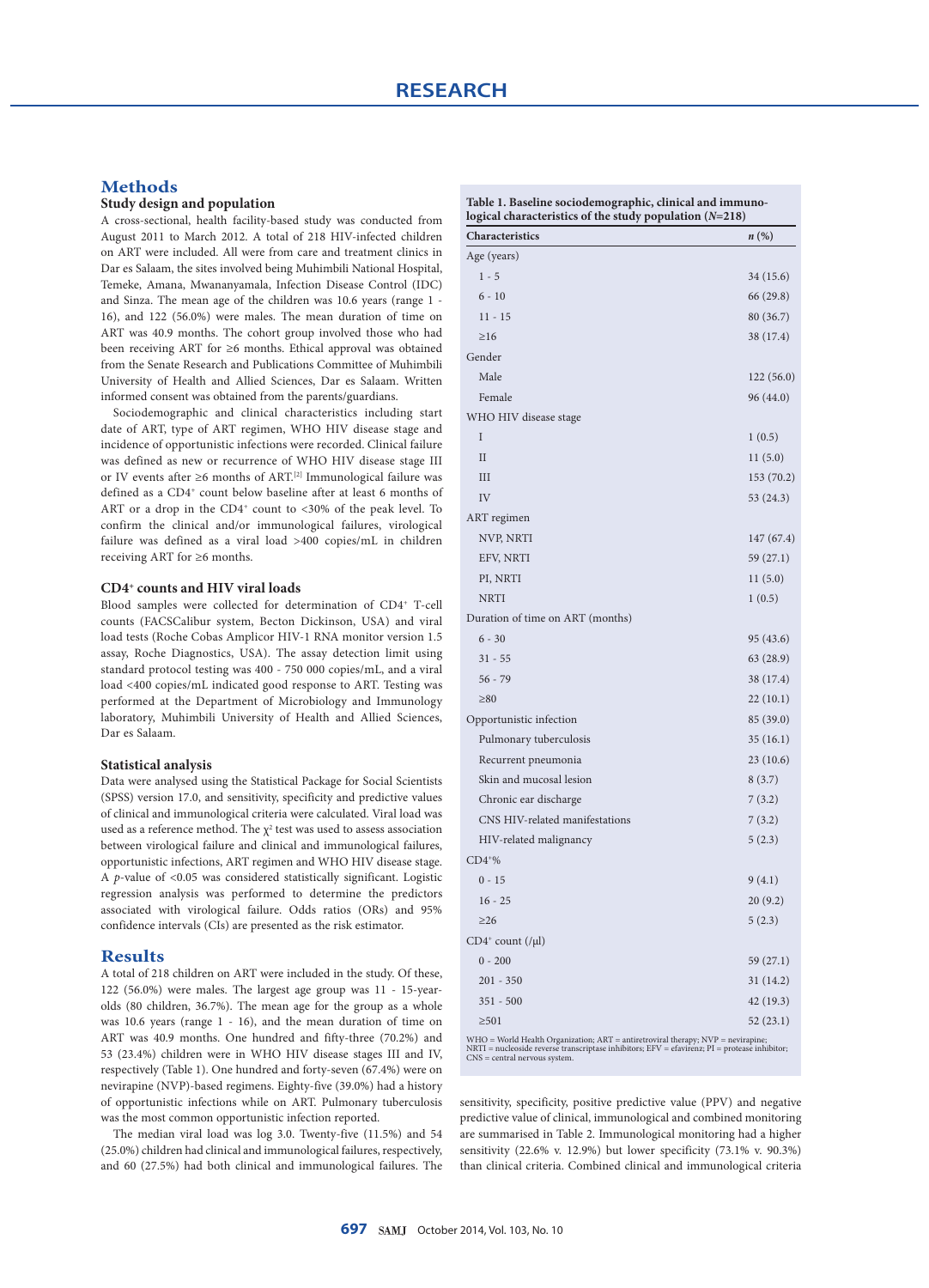**Table 2. Performance characteristics of clinical, immunological and combined criteria in predicting virological failure in HIVinfected children on ART (***N***=217)**

| Criteria                                                                                              | Sensitivity (%) | Specificity $(\%)$ | PPV(%) | NPV(%) |
|-------------------------------------------------------------------------------------------------------|-----------------|--------------------|--------|--------|
| Clinical $(n=25)$                                                                                     | 12.9            | 90.3               | 64.0   | 43.8   |
| Immunological $(n=54)$                                                                                | 22.6            | 73.1               | 52.8   | 41.5   |
| Combined clinical and immunological $(n=60)$                                                          | 25.8            | 69.6               | 53.3   | 41.4   |
| $ART = antiretroviral$ therapy; $PPV = positive$ predictive value; $NPV = negative$ predictive value. |                 |                    |        |        |

**Table 3. Predictors of virological failure among children on ART for ≥6 months**

|                                                                              | Univariate analysis |                 | Multivariate analysis |            |
|------------------------------------------------------------------------------|---------------------|-----------------|-----------------------|------------|
| Predictor                                                                    | OR (95% CI)         | <i>p</i> -value | OR (95% CI)           | $p$ -value |
| Age ( $\leq 59$ mo. v. $\geq 60$ mo.)                                        | $1.05(0.46 - 2.44)$ | 0.90            | $0.73(0.38 - 1.37)$   | 0.30       |
| Duration on ART (6 mo. v. $\geq$ 7 mo.)                                      | $1.40(0.50 - 3.97)$ | 0.5             | $1.40(0.40 - 4.02)$   | 0.50       |
| ART regimen (NVP-based v. other regimens)                                    | $1.80(0.99 - 3.10)$ | 0.05            | $2.0(1.20 - 3.64)$    | 0.03       |
| WHO HIV disease stage (IV v. I - III)                                        | $1.03(0.40 - 2.46)$ | 0.9             | $1.03(0.40 - 2.52)$   | 0.90       |
| OIs v. no history of OIs                                                     | $1.05(0.60 - 1.80)$ | 0.87            | $0.93(0.50 - 1.60)$   | 0.75       |
| CD4 <sup>+</sup> count <350 cells/µl or CD4 <sup>+<math>\%</math></sup> >25% | $0.67(0.12 - 4.06)$ | 0.67            | $1.78(0.21 - 15.50)$  | 0.60       |

OR = odds ratio; CI = confidence interval; ART = antiretroviral therapy; NVP = nevirapine; WHO = World Health Organization; OIs = opportunistic infections.

had higher sensitivity but lower specificity in detecting virological failure (Table 2).

To assess the association of certain immunological and clinical variables with virological failure in this cohort, we performed univariate and multivariate analysis. The use of NVP was a predictor for virological failure (Table 3), showing a two times higher risk than other regimens (OR 2.0; 95% CI 1.20 - 3.64; *p*=0.03).

#### **Discussion**

Proper monitoring of children on ART is key to preventing emergence of HIV drug resistance, but it can be challenging in resource-limited settings. In this study, we showed that the proportion of children on ART with virological failure was highest, followed by immunological and clinical failure. Clinical and immunological criteria showed poor sensitivity and specificity for detection of virological failure in children on ART, and all the children had a detectable viral load despite being on ART for ≥6 months (the defined period for viral suppression to an undetectable level). NVP-based regimens were independent significant predictors of virological failure in children on ART.

The rate of virological failure in this study was high (57%) compared with those reported in previous studies: 20% in Thailand, [8] 26% in Uganda,<sup>[9]</sup> 32% in the Kilimanjaro region, Tanzania,<sup>[10]</sup> and 50% in Cote d'Ivoire.[11] The differences observed between the current and previous studies could be explained by the different viral load cut-off points used, e.g. >1 000 copies/mL to indicate virological failure was used in the Thailand study. The Uganda study was a prospective cohort study as opposed to our cross-sectional study, which could have resulted in closer medical attention and monitoring of participants. However, the participants in the two studies were of similar ages.

Some of reasons for the low sensitivity of immunological criteria for virological failure in HIV-infected children on ART have been found to be opportunistic infections, individual variation, and evidence that HIV-specific CD4+ T cells increase when the viral load increases.[12] Immunological criteria were two times more sensitive than clinical criteria in the current and previous studies, supporting the concept that immunological failure occurs earlier than clinical failure.[13] When a combination of clinical and immunological criteria was used, the sensitivity and specificity to predict virological failure were 25.8% and 69.9%, respectively. The combination of clinical and immunological criteria therefore had higher sensitivity but relatively low specificity in predicting virological failure, i.e. the combination of the two criteria offers a better chance of predicting virological failure than a single criterion, but at the expense of lower specificity.

Our findings are in agreement with those of previous studies conducted elsewhere. In a prospective cohort study of children aged <16 years in South Africa by Davies *et al.*,<sup>[14]</sup> the sensitivity of immunological criteria was 10.0%, with a PPV of 42.0%, and immunological criteria were therefore unable to identify children on ART who were failing virologically. A study to determine the performance of combined clinical and immunological criteria by Lynen *et al.*<sup>[15]</sup> showed that combining clinical and immunological criteria resulted in sensitivity of 29 - 33%, which is comparable to the current study findings. A recent study from Thailand by Bunupuradah et al.<sup>[16]</sup> examining the accuracy of immunological failure in predicting virological failure in HIV-infected children on first-line ART showed that immunological failure had a sensitivity of 20.4% and specificity of 93.9% in predicting the virological failure, comparable to our study.

Our study and previous studies from Uganda and Thailand, [8,9] showed that children on NVP-based regimens were more likely to have virological failure than those on efavirenz and protease inhibitor-based regimens. In the current study, more than two-thirds of the children received NVP-based regimens. There is evidence that use of single-dose NVP prophylaxis during labour leads to selection of NVP-resistant strains.[17] Pre-exposure of children to NVP via their mothers as part of prevention of mother-to-child transmission of HIV may have predisposed to drug resistance and therefore virological failure; however, we did not examine this effect. Furthermore, in the current study most children received an NVP-based regimen. Since it was a cross-sectional study, it was not possible to establish the trend of